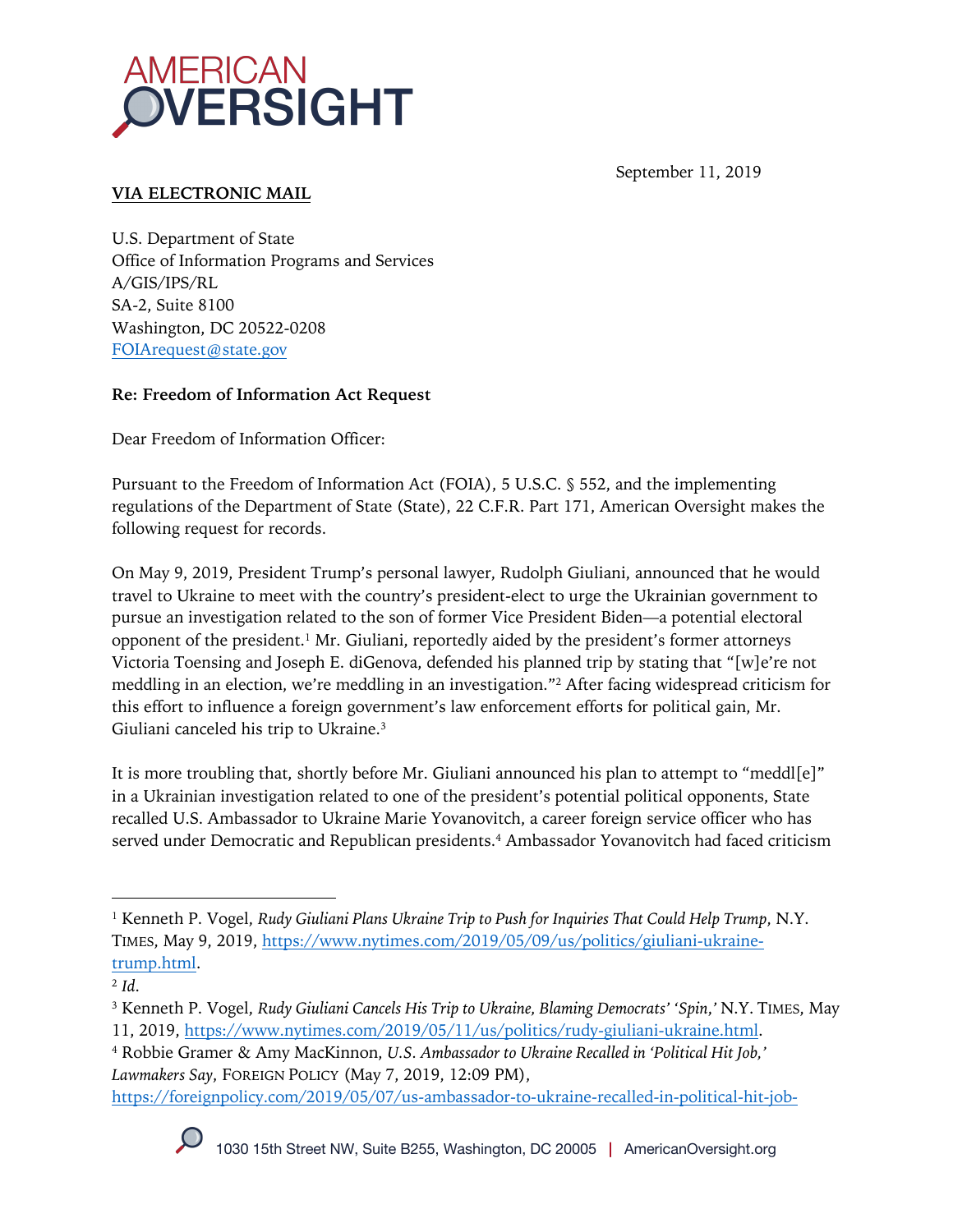from conservative media for purportedly criticizing the president in private conversations.5 Senator Chris Murphy has, further, expressed concern that Ambassador Yovanovitch's recall may be related to Mr. Giuliani's efforts to influence Ukrainian investigations.<sup>6</sup>

Recent reports suggest that Mr. Giuliani engaged a State Department official—U.S. Special Representative for Ukraine Negotiations Kurt D. Volker—in his efforts.7 The State Department has acknowledged that Mr. Volker helped arrange talks between Mr. Giuliani and a Ukrainian official.8 Reports also indicate that this meeting occurred shortly after the president's July 25, 2019, call with Ukraine's president, in which President Trump reportedly asked Ukraine's government to prioritize "corruption" investigations.9

American Oversight seeks records with the potential to shed light on whether and to what extent the political interests of the president have influenced State Department policies and actions in Ukraine, including actions related to the efforts of the president's personal attorney to persuade the Ukrainian government to conduct an investigation connected to a potential political opponent of the president.

## **Requested Records**

American Oversight requests that State produce the following records within twenty business days:

All email communications (including email messages, calendar invitations, and attachments thereto, and including complete email chains) sent by the specified State officials below containing the following key terms:

- i. Rudy
- ii. Rudolph
- iii. Giuliani

<sup>5</sup> *Id*.

<sup>6</sup> Letter from Sen. Chris Murphy to Sen. Jim Risch, Chairman, Comm. on Foreign Relations, May 10, 2019, https://www.murphy.senate.gov/download/ukraine-giuliani-letter.

https://twitter.com/kenvogel/status/1164666081501470727?s=20.

lawmakers-say-marie-yovanovitch-lutsenko-right-wing-media-accusations-congress-diplomatsdiplomacy/.

<sup>7</sup> Kenneth P. Vogel & Andrew E. Kramer, *Giuliani Renews Push for Ukraine to Investigate Trump's Political Opponents*, N.Y. TIMES, Aug. 21, 2019,

https://www.nytimes.com/2019/08/21/us/politics/giuliani-ukraine.html?smid=nytcore-ios-share. <sup>8</sup> Kenneth P. Vogel (@kenvogel), TWITTER (Aug. 22, 2019, 6:30 PM),

<sup>&</sup>lt;sup>9</sup> Letter from Chairs Rep. Engel, Rep. Schiff, & Rep. Cummings, U.S. House of Representatives Committees on Foreign Affairs, Intelligence, and Oversight and Reform, to Michael Pompeo, Secretary, U.S. Dep't of State, Sep. 9, 2019, https://www.politico.com/f/?id=0000016d-16fe-d466a36d-d6ff7a9c0000.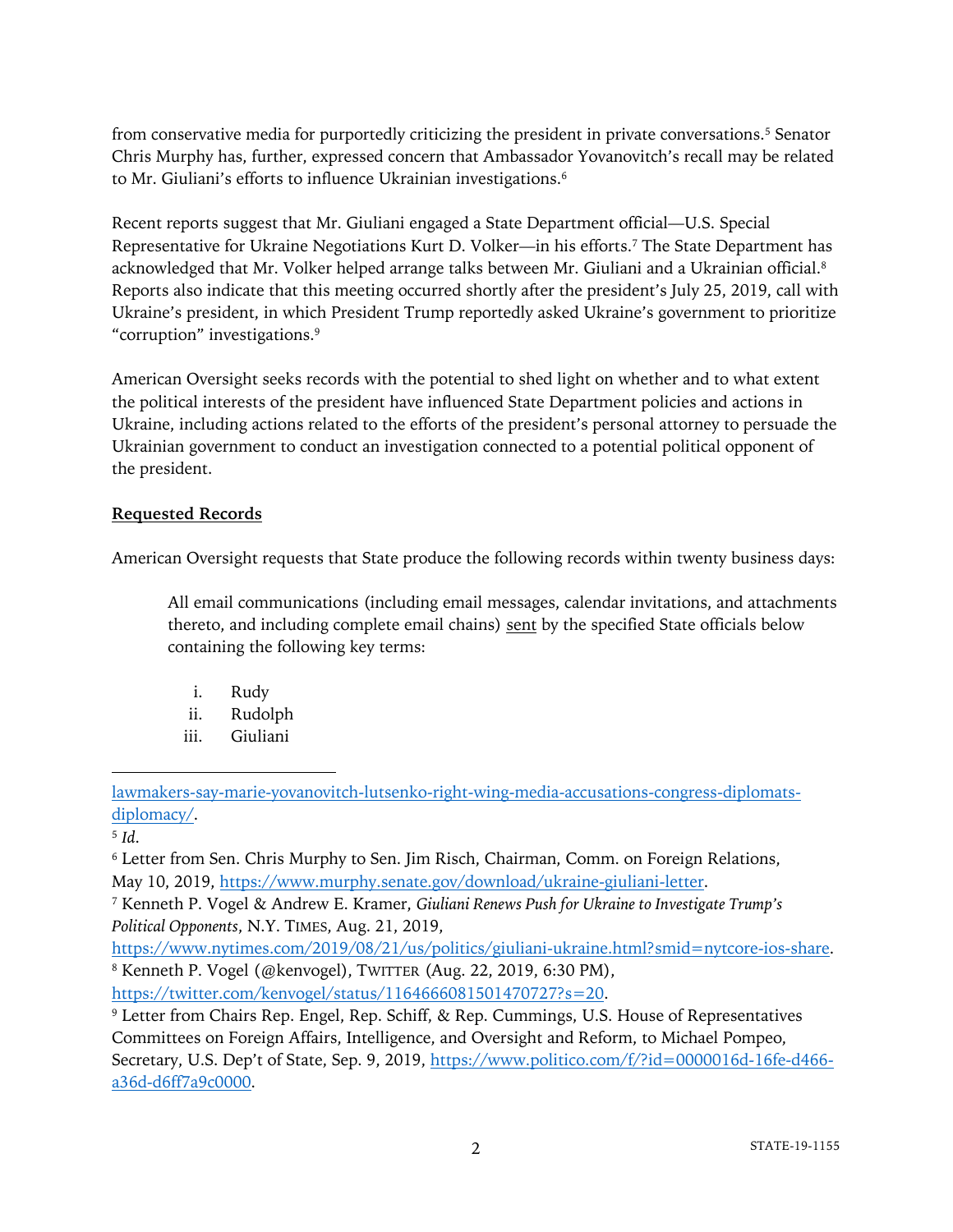- iv. Toensing
- v. diGenova
- vi. Hunter
- vii. Biden
- viii. Parnas
- ix. Fruman
- x. Kolomoisky
- xi. Klitschko
- xii. Burisma
- xiii. Shokin
- xiv. Lutsenko
- xv. Zelensky
- xvi. Zelenskyy
- xvii. Yermak
- xviii. "Ukraine Security Assistance Initiative"
- xix. USAI

Specified State Officials:

- i. Secretary Mike Pompeo
- ii. White House Liaison Carrie Cabelka, or any other individuals serving in the role of White House Liaison
- iii. Senior Advisors (to Secretary Pompeo) P. Michael McKinley, Mary Kissel, and Toni Porter
- iv. Counselor to the Secretary Thomas Ulruich Brechbuhl
- v. Senior Policy Advisor and Special Representative for Iran, Brian Hook
- vi. U.S. Special Representative for Ukraine Negotiations, Kurt D. Volker
- vii. Chargé d'Affaires, a.i. of the United States Embassy in Kyiv, William B. Taylor
- viii. Deputy Chief of Mission of the United States Embassy in Kyiv, Kristina A. Kvien
- ix. Acting Assistant Secretary of European and Eurasian Affairs, Philip Reeker
- x. U.S. Ambassador to Spain, Richard Duke Buchan III

American Oversight has limited its request to sent messages of each official to reduce the volume of potentially responsive records. American Oversight still requests complete email chains. So, for example, if a specified official sent a response to an incoming message containing a key term listed above, the email chain containing the initially received message and the response is responsive to this request.

Please provide all responsive records from July 23, 2019, through August 21, 2019.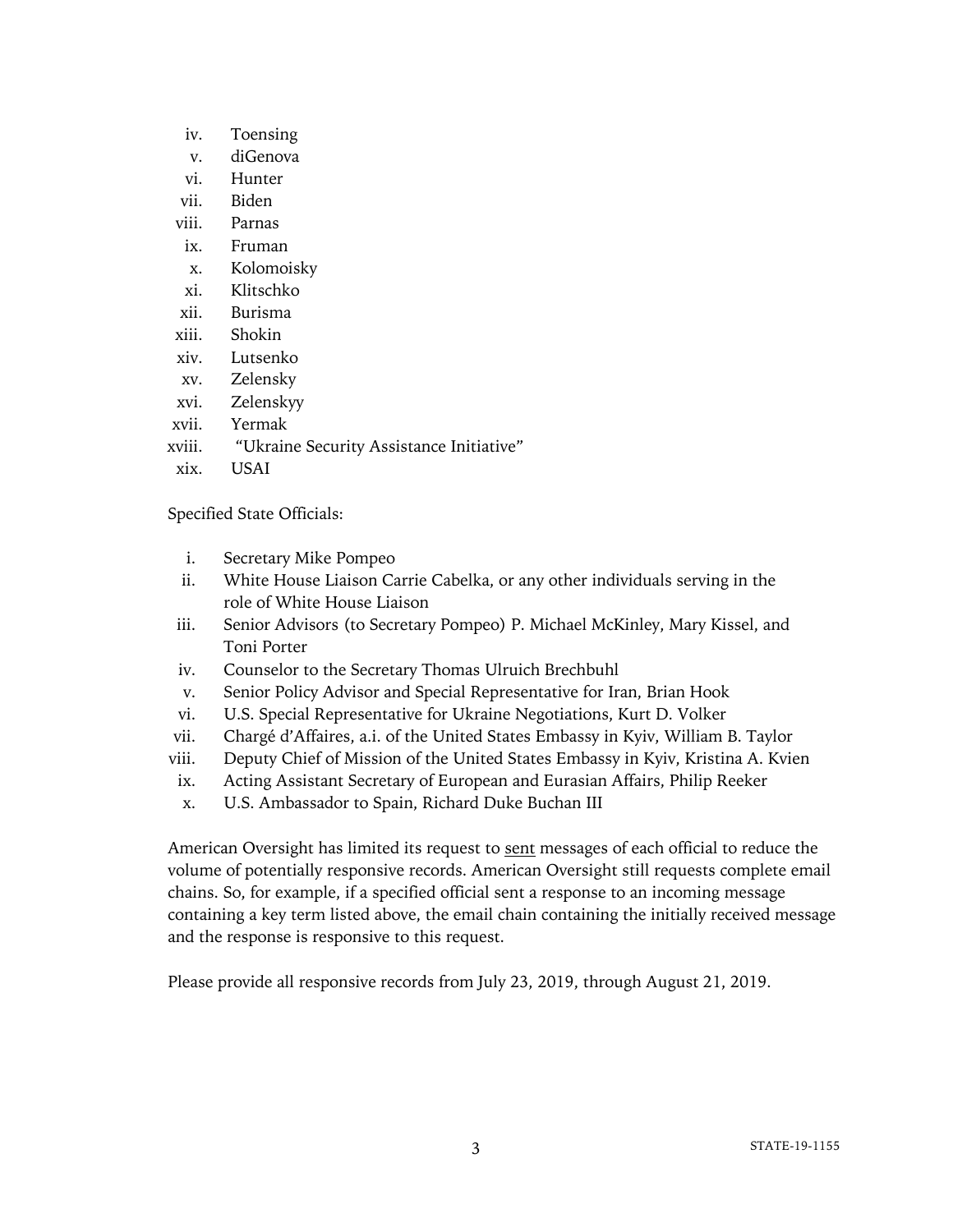#### **Fee Waiver Request**

In accordance with 5 U.S.C.  $\S$  552(a)(4)(A)(iii) and 22 C.F.R.  $\S$  171.16(a), American Oversight requests a waiver of fees associated with processing this request for records. First, the subject of this request concerns the operations of the federal government, and the disclosures will likely contribute to a better understanding of relevant government procedures by the general public in a significant way.10 Second, the request is primarily and fundamentally for non-commercial purposes.<sup>11</sup>

Under the public interest requirement, FOIA requesters must satisfy four factors.<sup>12</sup> American Oversight has met these four factors for the reasons set forth below. The subject matter of the requested records specifically relates to the operations or activities of the government, including communications surrounding an effort by the personal attorney to the president to persuade the Ukrainian government to investigate a family member of one of the president's potential political opponents.13 There is significant public interest in understanding whether and to what extent the perceived political interests of the president are influencing U.S. foreign policy toward Ukraine, including whether State Department officials are involved in an effort to use the president's private attorney to lobby Ukrainian officials.14 The subject of this request is a matter of public interest, and the public's understanding of the government's activities and use of resources would be enhanced through American Oversight's analysis and publication of these records.

Increasing the likelihood that disclosure of these records will contribute significantly to public understanding, American Oversight's objective is to reveal to the public at large any information it receives related to this FOIA request, and little information is currently available regarding the subject matter of this request—specifically, whether high-ranking State officials have coordinated with political allies of the president to displace a career diplomat in Ukraine for a perceived lack of political loyalty in conjunction with the efforts of the president's attorney to pressure the Ukrainian government to undertake investigations to benefit the president's perceived political interests.15 American Oversight has the capacity to disseminate this information as it posts all records to its public websites and publishes analyses of its records. In the past, the organization has successfully informed the public of specific government activities and operations. As an example, American Oversight obtained Education Secretary DeVos's calendar entries, which revealed Secretary DeVos's frequent absences from office and the influence of charter schools and for-profit colleges on the

 $10$  22 C.F.R. § 171.16(a)(1).

 $11$  22 C.F.R. § 171.16(a)(2).

<sup>&</sup>lt;sup>12</sup> D.C. Technical Assistance Org. Inc. v. U.S. Dep't of Hous. and Urban Dev. (D.C. Technical Assistance), 85 F.Supp.2d 46, 48–49 (D.D.C. 2000) (requested documents will contribute to "greater understanding of government activities").

<sup>13</sup> *See* Vogel *supra* note 1; Vogel *supra* note 3; Gramer & Mackinnon *supra* note 4.

<sup>14</sup> *See* Letter from Sen. Murphy, *supra* note 6, Vogel *supra* note 7.

<sup>15</sup> *See* Vogel *supra* note 1; Vogel *supra* note 3; Gramer & Mackinnon *supra* note 4.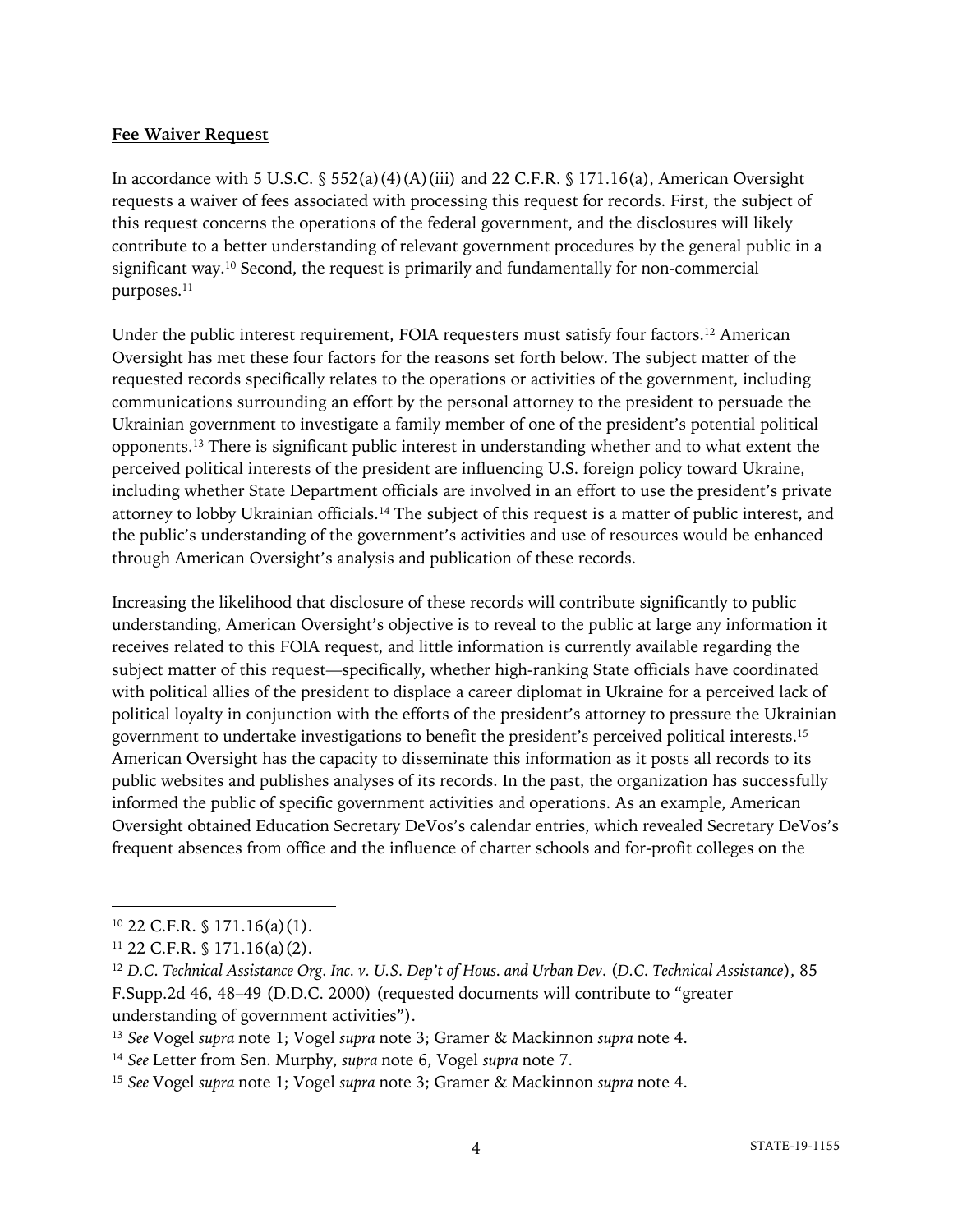Education Department.16 The *New York Times* and CNN relied on American Oversight's analyses to report on Secretary DeVos's priorities within the Department of Education.<sup>17</sup>

American Oversight's request is also primarily and fundamentally for non-commercial purposes.<sup>18</sup> As a 501(c)(3) nonprofit, American Oversight does not have a commercial purpose and the release of the information requested is not in American Oversight's financial interest. American Oversight's mission is to promote transparency in government, to educate the public about government activities, and to ensure the accountability of government officials. American Oversight uses the information gathered, and its analysis of it, to educate the public through reports, press releases, or other media. American Oversight also makes materials it gathers available on our public website and promotes their availability on social media platforms, such as Facebook and Twitter.<sup>19</sup> American Oversight has demonstrated its commitment to the public disclosure of documents and creation of editorial content. For example, after receiving records regarding an ethics waiver received by a senior DOJ attorney, American Oversight promptly posted the records to its website<sup>20</sup> and published an analysis of what the records reflected about DOJ's process for ethics waivers.<sup>21</sup> As an additional example, American Oversight has a project called "Audit the Wall," where the organization is gathering and analyzing information and commenting on public releases of information related to the administration's proposed construction of a barrier along the U.S.- Mexico border.<sup>22</sup>

<sup>16</sup> *See Influence & Access at the Department of Education*, AMERICAN OVERSIGHT (Oct. 27, 2017), https://www.americanoversight.org/investigation/influence-access-at-the-department-of-education; *Unexcused Absences: DeVos Calendars Show Frequent Days Off*, AMERICAN OVERSIGHT (Oct. 27, 2017), https://www.americanoversight.org/unexcused-absences-devos.

<sup>&</sup>lt;sup>17</sup> Eric Lipton, *Betsy DeVos's School Schedule Shows Focus on Religious and Nontraditional Schools*, N.Y. TIMES, Oct. 27, 2017, https://www.nytimes.com/2017/10/27/us/politics/betsy-devos-workschedule-education.html; Gregory Wallace et. al., *What Betsy DeVos's Schedule Tells Us About Her Agenda*, CNN (Oct. 29, 2017, 12:22 PM), http://www.cnn.com/2017/10/28/politics/devosschedules-education/index.html.

 $18$  22 C.F.R. § 171.16(a)(2)(i)-(iii).

<sup>&</sup>lt;sup>19</sup> American Oversight currently has approximately 12,200 page likes on Facebook and 54,500 followers on Twitter. American Oversight, FACEBOOK, https://www.facebook.com/weareoversight (last visited Sept. 10, 2019); American Oversight (@weareoversight), TWITTER, https://twitter.com/weareoversight (last visited Sept. 10, 2019).

<sup>20</sup> *DOJ Records Relating to Solicitor General Noel Francisco's Recusal*, AMERICAN OVERSIGHT, https://www.americanoversight.org/document/doj-civil-division-response-noel-franciscocompliance.

<sup>21</sup> *Francisco & the Travel Ban: What We Learned from the DOJ Documents*, AMERICAN OVERSIGHT, https://www.americanoversight.org/francisco-the-travel-ban-what-we-learned-from-the-dojdocuments.

<sup>22</sup> *Audit the Wall*, AMERICAN OVERSIGHT, https://www.americanoversight.org/investigation/auditthe-wall.